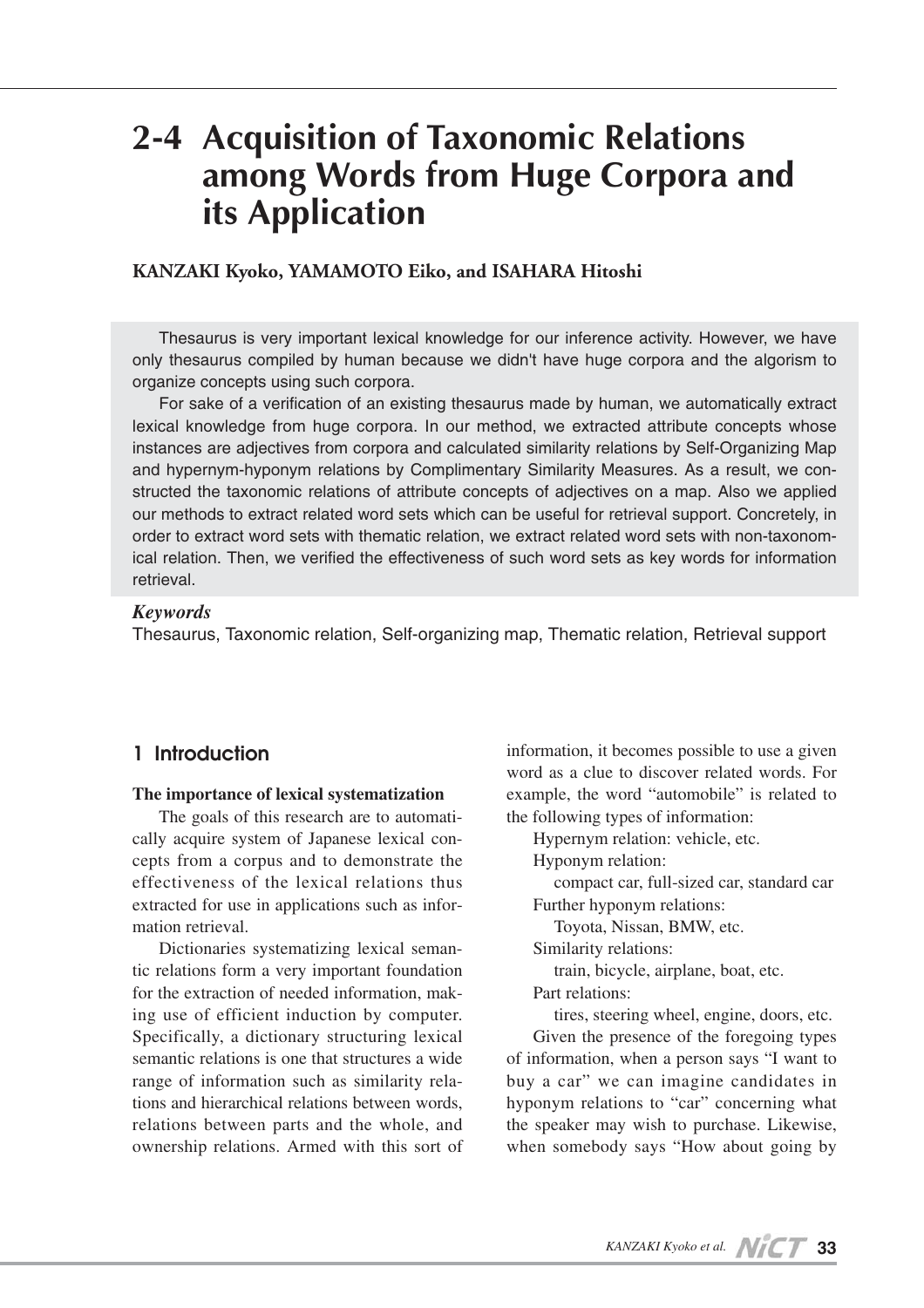car?" we can think of other means of transportation in similarity relations to "car", by thinking "Wouldn't another means of transportation be better?" Further, when a person says "My car broke down" we can naturally wonder which part might have broken.

Being able to structure the semantic relations between words in this way is a crucial basic capacity for computers, just as this ability is fundamental to efficient induction by human beings.

### **What is a thesaurus?**

A thesaurus refers to a dictionary that systematizes the relations between the meanings or concepts of words.

Semantic relations aren't limited to nouns; verbs and adjectives bear these relations as well. For example, "red" and "white" can be grouped together in a similarity relation by their shared nature as colors, while "big" and "small" can be grouped together in a similarity relation by their shared nature as sizes.

In general, groups defined in terms of comprehension (i.e., with natures shared among their constituent members) are referred to as concepts, while those defined in terms of extension (i.e., as groups of their constituent members) are referred to as categories<sup>[1]</sup>.

In defining red and white by their shared nature, we can consider color to be a concept. Likewise, for big and small size can be considered a concept. Viewed another way, red and white can be considered categories of color and big and small categories of size.

A thesaurus, which systematizes relations between concepts such as color and size using taxonomic relations (taxonomy), is used in computer processing that handles words not as superficial strings of text but by using their meanings.

### **Thesauri to date**

Large-scale thesauri have already been constructed in the field of natural-language processing. Examples include dictionaries such as the EDR Electronic Dictionary dictionaries distributed by NICT, the Word List by Semantic Principles from the National Institute for Japanese Language, and NTT's Nihongo Goi Taikei.

These thesauri, which serve to structure Japanese-language lexicons, have been constructed by a number of people over several years. As they grew larger they came to include some questionable content, requiring verification and correction. However, with the exception of relatively simple errors that can be corrected automatically, in their current state it is not possible to make modifications, corrections, or other changes involving the structures of the thesauri themselves.

#### **Our research**

Language-processing technologies have advanced in recent years with the increasing ability to access large volumes of usable text data. Accordingly, we are now experimenting with automatic conceptual systematization using actual texts. The ability to extract conceptual systems automatically from actual large-scale text data would in theory enable verification of large-scale thesauri traditionally created by hand and to consider sections requiring correction and similar issues. Further, the refinement of methods of automatic extraction from a corpus would enable the extraction of linguistic knowledge from unfamiliar large-scale compilations of data as well. For example, it would even be possible to automatically construct thesauri of specialized terms — structuralizing such terms in fields such as medicine, the life sciences, law, and patents, fields in which the demand for such thesauri are increasing every year. We believe that constructing thesauri of such terms could assist in extracting needed information from large-scale electronic documents in these and other specialized fields. Our current experiments examine applications in the area of medical terminology.

# **2 Self-organizing map in a neural-network model, adopting directed measures of similarity**

We are currently examining full conceptual structuring based on adjectival concepts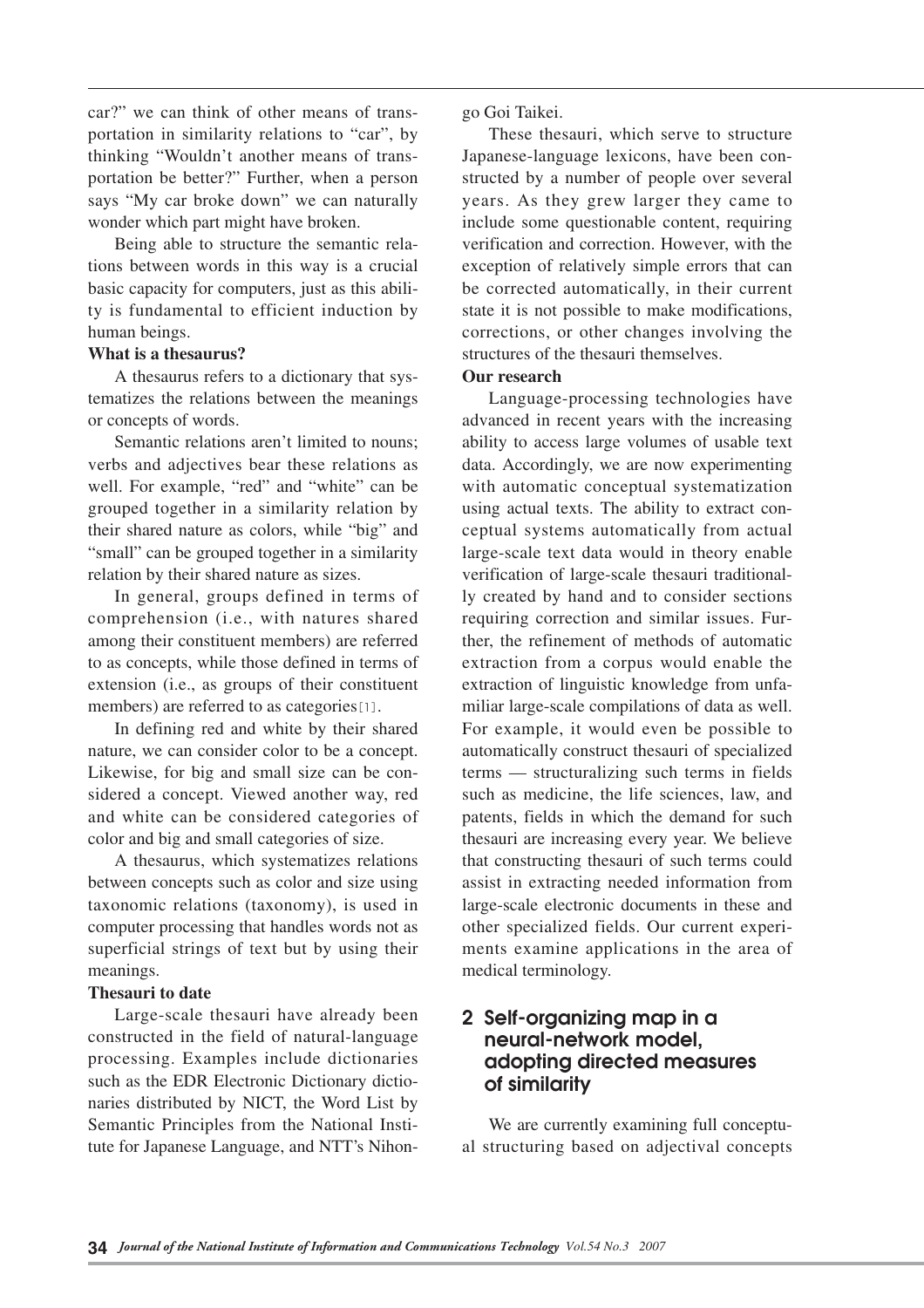extracted from text, for the purpose of verifying existing linguistic resources consisting of thesauri constructed by hand. This structuring method makes use of self-organizing maps  $(SOMs)$  [2] to extract a thesaurus automatically from a large-scale corpora. In other words, using the examples given above, we are attempting to extract from a corpus the hypernym concept "color" for the adjectives "red" and "white" and the hypernym concept "size" for "large" and "small" and then automatically structuring terms such as color and size that express the adjectival concepts. In describing the formulas used in this approach, for convenience the adjectival concepts such as color and size extracted from the data are referred to simply as "words".

Under our approach, in encoding the data input to the SOMs, we first calculate similarity measures to derive directionality — such as the hypernym-hyponym relations — with respect to the semantic distances between two words. As a result, self-organization on the maps distributes not just similarity relations between concepts but also hypernymhyponym relations.

### **2.1 Input data**

In order to extract from a corpus abstract nouns that can be used to categorize adjectives, we searched the corpus for semantic relations between nouns used to categorize adjectives and collected data on these nouns[3][4]. The approach we took was to use the sentence pattern "X toiu Y", a pattern by which X categorizes Y[5], as a hint in extracting from the corpus patterns in which X was the adjective and Y the abstract noun. From this data, to some degree we chose corresponding adjectives and nouns by hand.

As concept names for adjectives, we extracted abstract nouns Y from *Mainichi Shimbun* newspaper articles for the two-year period 1994 to 1995. We searched for sample usages of adjectives and adjective verbs cooccurring with the abstract nouns from 11 years' worth of *Mainichi Shimbun* articles, 10 years of *Nihon Keizai Shimbun* articles, seven years of *Nikkei Sangyo Shimbun*, *Nikkei Kinyu Shimbun*, and *Nikkei Ryutsu Shimbun* articles, 14 years of *Yomiuri Shimbun* articles, and 100 essays and 100 novels.

We extracted 365 abstract nouns and 10,525 different adjectives, from a grand total of 35,173 extracted words. The largest number of co-occurrences was 1,594, involving situational words. Sample data is shown below.

 $[Ex.]$ Thoughts : Happy, fun, sad, etc. Feelings : Fun, happy, joyful, etc. Perspectives : Medical, historical, scientific, etc.

## **2.2 Encoding the input data**

We encoded the data input to the SOMs [6] as described below.

In general, we assumed that maps would be constructed for a number of  $\omega$  types of nouns  $w_i$  ( $i = 1, ..., \omega$ ). As a specific example, consider mapping data input for thoughts (e.g., happy, proud, sad, etc.). In this case, the noun wi is defined in terms of a set with co-occurring adjectives, as shown below:

$$
W_i = \{a_1^{(i)}, a_2^{(i)}, \dots, a_{ai}^{(i)}\}
$$

In this case,  $a_j^{(i)}$  represents the adjective numbered *j* co-occurring with  $w_i$ , while *ai* represents the number of adjectives co-occurring with *wi*. We used correlated coding to encode these adjectives. Correlated coding seeks to reflect the semantic correlations (or semantic distances) between nouns.

Each individual *dij* represents the relation between the two nouns *wi* and *wj*. When considering other nouns for reference purposes, it is not possible to reflect the relations between these two nouns themselves or between these two nouns and other nouns solely as a collection of these *dij* values. Instead, these values represent limited semantic relations. However, by creating a grid as shown in Table 1 based on these individual limited semantic distances, one can see that each row consists of limited semantic distance from w-1 nouns, not including the correlation between identical nouns. In other words, each row can be considered to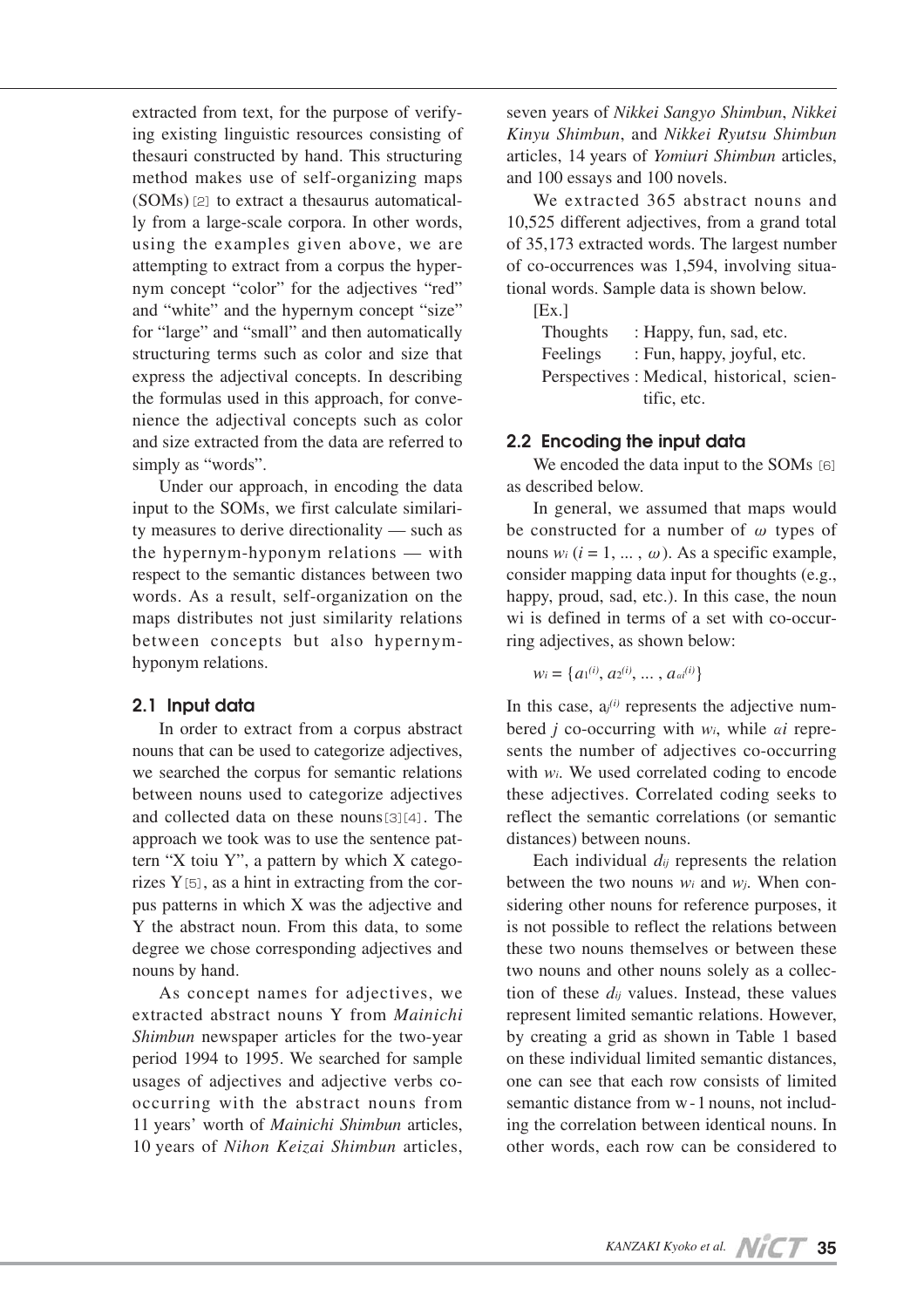*Table 1 Correlative matrix of nouns*

|                              | $W_1$          | W2             | $W_{\omega}$       |
|------------------------------|----------------|----------------|--------------------|
| W <sub>1</sub>               | $d_{11}$       | $d_{12}$       | $d_{1\omega}$      |
| $\frac{1}{W^2}$              | $d_{21}$       | $d_{22}$       | $d_{2\omega}$      |
| $\dot{\dot{\bar{w}}_\omega}$ | $d_{\omega l}$ | $d_{\theta 2}$ | $d_{\omega\omega}$ |

reflect the semantic relation between a given noun and all other nouns.

Using the correlated coding method proposed here thus enables us to encode multidimensional vectors as shown below, using this grid for each noun *wi*.

 $V(w_i) = [d_{i1}, d_{i2}, ..., d_{i\omega}]^T$ 

Above, V(*wi*) represents input to the SOM. Self-organization of this multidimensional vector results in an expression of the twodimensional space actualized in the semantic relationship among words.

## **2.3 A complementary similarity measure for deriving hypernym and hyponym relations between two words**

For *dij*, the semantic distance between two words, we used a complementary similarity measure effective for deriving hypernymhyponym relations between two words[7].

Assume we have at present two abstract nouns F and T, defined as sets with co-occurring adjectives. In our data, the characteristic vectors of F and T correspond to the expression of the state of appearance of their cooccurring adjectives as 0 or 1.

The above example is expressed as shown below:

$$
\vec{F} = (f_1, f_2, \dots, f_i, \dots, f_n)(f_i = 0 \text{ or } 1)
$$

$$
\vec{T} = (t_1, t_2, \dots, t_i, \dots, t_n)(t_i 0 \text{ or } 1)
$$

Next, the complementary similarity measure is expressed using the following formula:

$$
Sc(\vec{F}, \vec{T}) = \frac{ad - bc}{\sqrt{(a+c)(b+d)}}
$$

Here, "a" represents the number of adjectives co-occurring with both F and T, "b" the number of adjectives co-occurring with F but not with T, "c" the number of adjectives cooccurring with T but not with F, and "d" the number of adjectives co-occurring with neither F nor T. If T is fully a subset of F, then  $c = 0$ . Likewise, if F is fully a subset of T, then  $b = 0$ , and thus  $bc = 0$ . Since the degree of complementary similarity measure is the difference between matching (ad) and non-matching (bc) data, the degree of similarity between two words in an inclusion relation will be high.

Another characteristic of this measure is the asymmetrical relation between the degree of complementary similarity measure from F to T and from T to F. In the degree of complementary similarity measure seen from F to T, b represents the number of adjectives appearing with F only, while c represents the number of adjectives appearing with T only. Likewise, in the degree of complementary similarity measure as seen from T to F, b represents the number of adjectives appearing with T only and c represents the number of adjectives appearing with F only. A look at the denominator in the formula shows that when calculating the degree of similarity in either direction between F and T, the relative size of the values entered in place of b and c will reverse, resulting in asymmetrical degrees of similarity.

We used the complementary similarity measure value between two words as input data for self-organization, calculating values in the correlation by entering these in place of semantic distance *dij*, as discussed in section **2.2** above.

# **2.4 Constructing hierarchical relations for concepts**

Based on the results obtained from the complementary similarity measure, we arranged all words in hierarchical relations from highest to lowest $[17]$  and plotted these relations on the map. In doing so, we employed the following steps:

(1) We linked words A and B to higher levels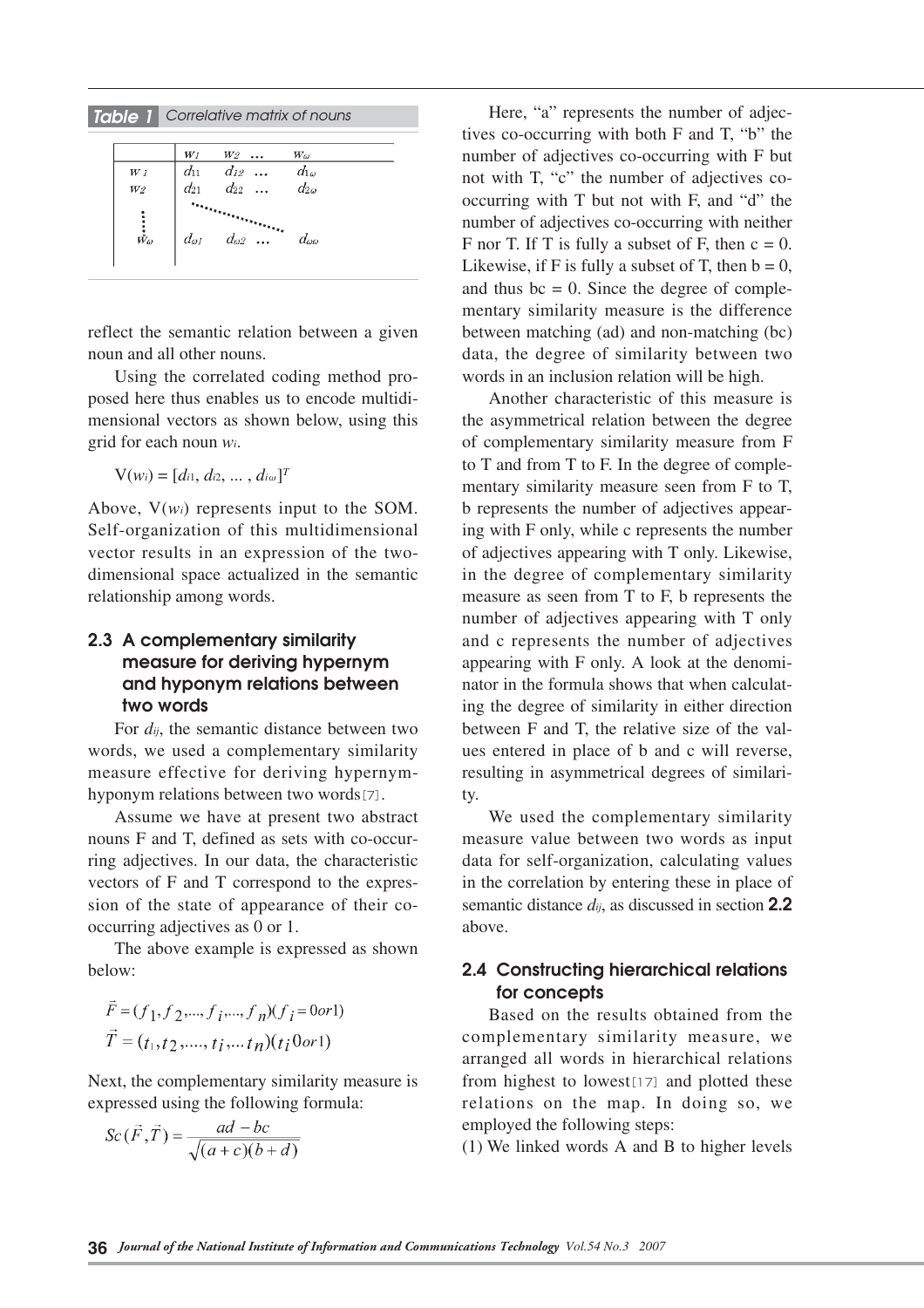of similarity, indicating inclusion relations. In doing so, we assumed word A was the hypernym and word B the hyponym.

- (2) First, we repeated connection in a downward (rearward) direction using A-B as the starting point, using word B as the hypernym and searching for word Y, the highestvalued hyponym, and then connecting word Y behind B. Next, with word A as the hyponym, we searched for word X, the highest-valued hypernym, and connected it in front of word A. We repeated upward (forward) connection in the same manner, with A-B as the starting point. At the same time, we made sure to save the hypernymhyponym relations. When a hypernymhyponym relation broke down, we did not connect the corresponding words. We constructed a single hierarchy in this manner.
- (3) We merged short hierarchies contained fully within long hierarchies. When two hierarchies differed by only one word, if the complementary similarity measure between the two differing words showed a hypernym-hyponym relation, we combined these in accordance with this relation.
- (4) Last, we combined the highest-ranking "situations" on each hierarchy. A situation can be considered to be the most abstract concept, capable of co-occurring with all adjectives. To save computation time, we combined situations with the final highest ranking on each hierarchy. Thus in the end we were able to extract hierarchies consisting of abstract nouns, with situations as the highest-ranking corresponding concepts.

# **3 SOM accounting for hierarchical relations of adjective abstract concepts**

We constructed a SOM reflecting the hierarchical structure derived through the steps described above. The concept behind this structure involves ranking the abstract level at the top, with specific nouns distributed at lower levels. Figure 1 shows the concept hier-





archy related to emotions on the map. At right is a sample concept hierarchy of adjectives, displaying states such as natures and conditions in addition to emotions.

# **4 Comparison of automatically constructed hierarchy and EDR electronic dictionary hierarchy**

We automatically constructed three hierarchies using the methods  $-$  (1) complementary similarity measure, (2) overlap coefficient, (3) complementary similarity measure made by taking into consideration the frequency. We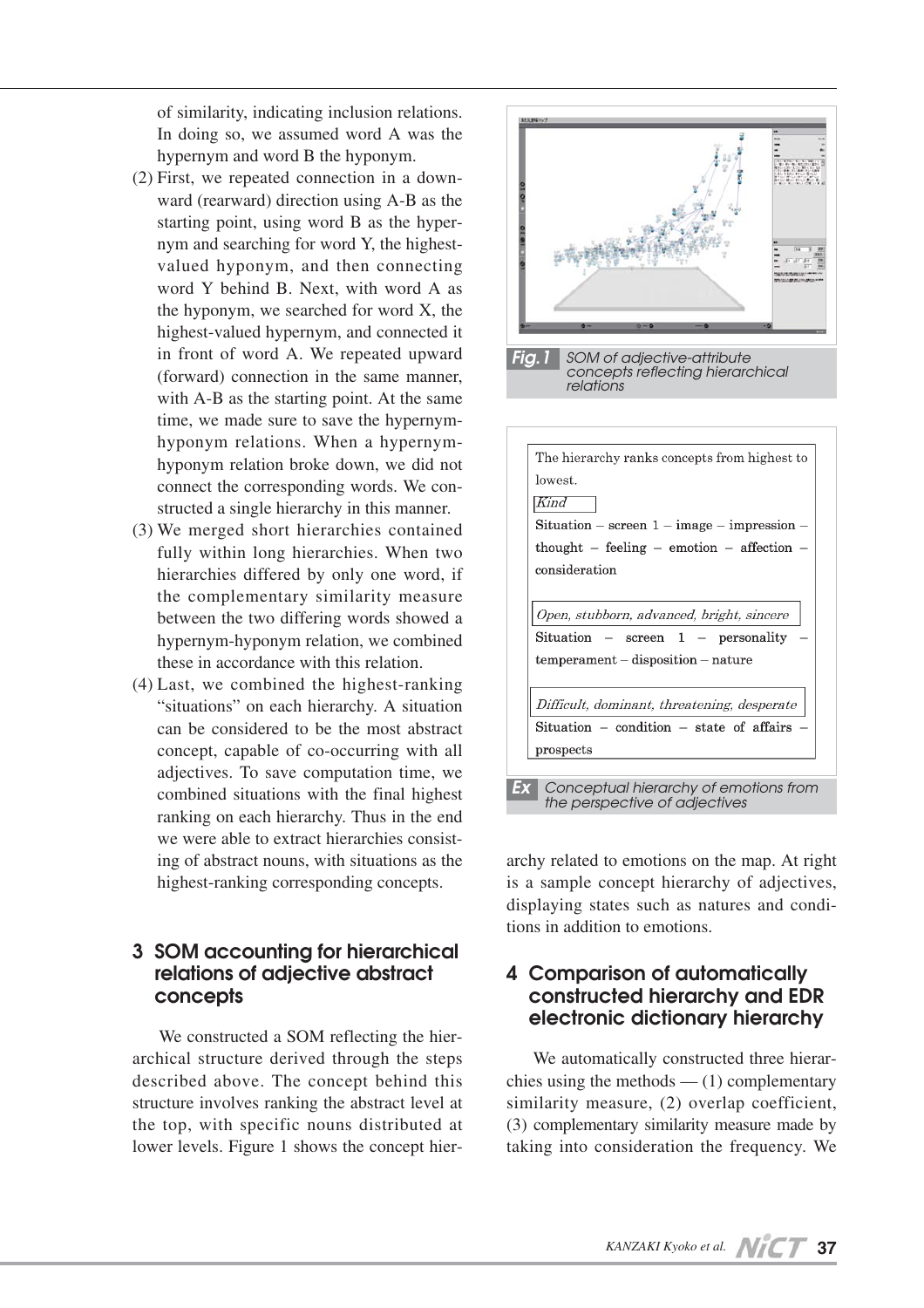compared each of the hierarchies with that of the EDR dictionary constructed by hand. We used a total of 20 test subjects, consisting of linguists, of others involved in the field of natural-language processing, and dictionary editors. We conducted psychological experiments using Scheffe's method of paired comparisons[8]. As a result, we determined that 43% of the hierarchy constructed automatically using all three methods was either more appropriate than the EDR hierarchy or no less appropriate, when tested at a significance level of 1% using the t statistic. In addition, our assessment shows that the hierarchies created individually using each method were not more appropriate than the EDR hierarchy. In the future, we plan to contribute further to thesaurus verification by refining methods of structuring taxonomic relations of abstract concepts related to adjectives, to construct automatically structures appropriate for taxonomic relations.

Section **5** below covers research conducted by applying our approach to constructing hierarchical relations between words to specialized terminology.

# **5 Applying automatic hierarchical-structuring method to extracting sets of related words**

Next, we will consider the automatic hierarchical structuring method $[17]$  shown in Section **2.4** above. In addition to hierarchical relations, it is expected that collections of related words extracted from a corpus will prove beneficial in uses such as language processing, language generation, and information retrieval. Today, while many methods are being developed to extract from corpora various relations between words $[9]$ - $[13]$ , methods of learning patterns to extract relations have also been proposed[14][15]. Collections of related words are useful in information retrieval, guiding users to informative pages. It is conceivable that words related to those

input by a user could also be provided, as with Google's retrieval-support functions. However, it might also be possible to help the user arrive at the informative pages by showing how these other words are related to the input words. To this end, we attempted to extract sets of related words from documents by applying automatic hierarchy-structuring methods, from the viewpoint of assessing the effectiveness of the extracted word sets as keywords in information retrieval. We also analyzed the effectiveness of these sets of related words as keywords.

## **5.1 Relations between words**

In supporting retrieval, in what kinds of relations should added keywords be positioned in order to achieve effective results? At the very least, words relate to each other in two ways: through taxonomical relations and through thematic relations. It has been reported that these relations are important in recognizing and understanding the relations between words[16].

Taxonomical relations refer to relations indicating the taxonomy between the attributes of a concept. Examples include relations between words like "horse", "cow", and "animal". This category of taxonomical relations includes semantic relations such as synonym relations, antonym relations, and hierarchical relations. On the other hand, thematic relations refer to relations connecting concepts by thematic situations. Examples include situations brought to mind by words, such as "milking a cow" for the words "cow" and "milk" and "feeding a baby" for the words "baby" and "milk", or relations connecting concepts in such situations. Thematic relations include associated relations, causal relations, and entailment relations.

Related words added to support retrieval often use words in a taxonomical relationship to the keywords entered, for the purpose of replacing these entered words with better keywords. These related words are covered directly by existing dictionaries and thesauri. A primary factor in using these words is the relative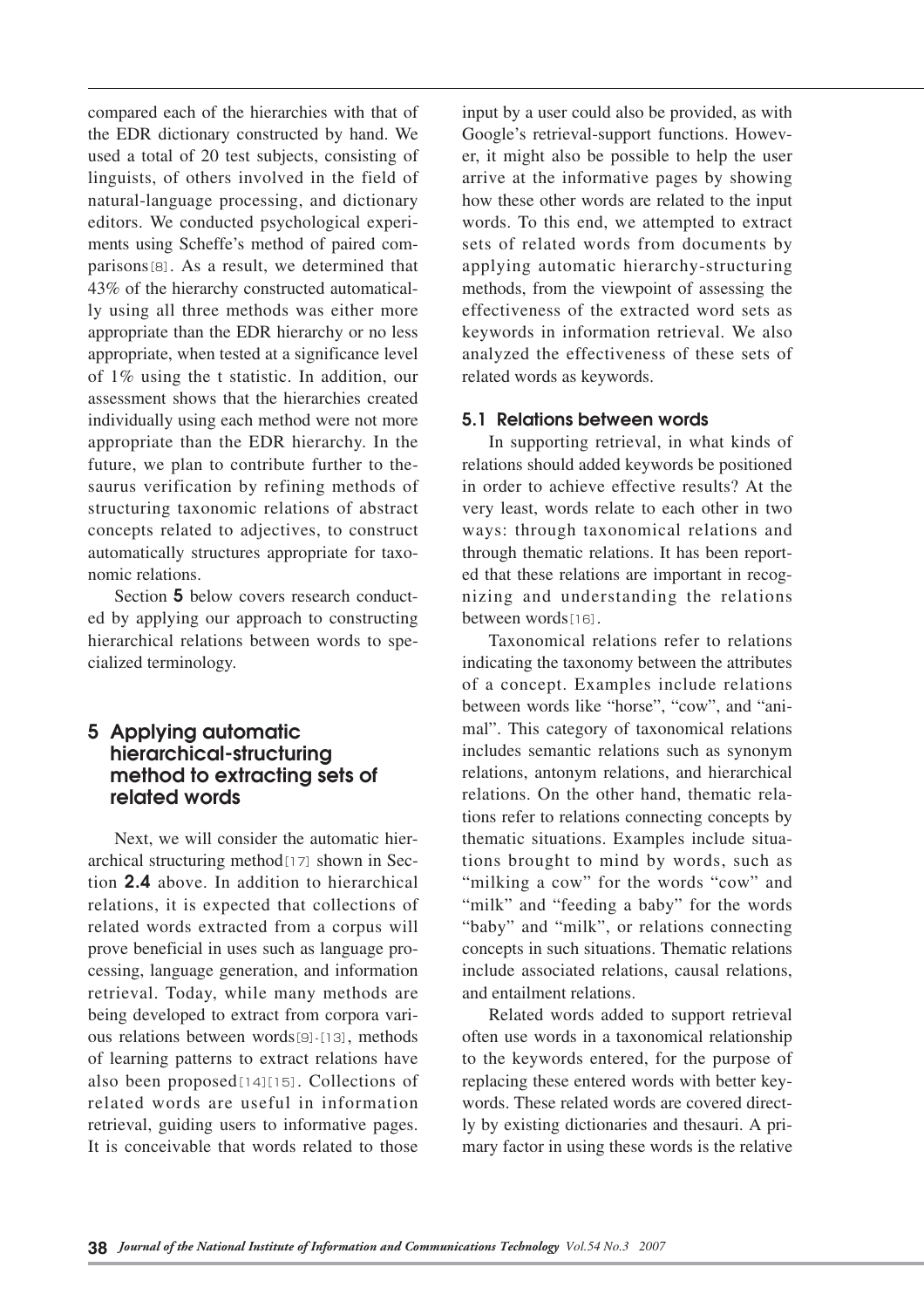ease of obtaining and using them. However, sometimes the search results are not narrowed down in a useful way, but instead include unintended items. Use of thematic relations promises to provide the user with new information by narrowing down search results to those that are more relevant, through the addition of related words based on relations between words connected with the content in the pages. With the foregoing aim in mind, this study focuses on thematic relations. We extracted sets of related words considered to bear thematic relationships and investigated the effectiveness of the terms making up these word sets in supporting retrieval.

## **5.2 Extraction method**

To extract word sets in thematic relation, we took the following steps: 1) preparation of experimental data by collecting dependency relations from the documents, 2) extraction of sets of related words using automatic hierarchical structuring, and 3) selection of word sets in non-taxonomic relationships, using a thesaurus.

## *5.2.1 Collecting co-occurrence relations*

We parsed the collection of documents to collect from each sentence dependency relations corresponding to the following patterns: "B  $<$  of > A", "(conduct) V  $<$  on > P", "Q  $<$  does > V", "(conduct)  $V \leq N$ ", and "S  $\leq$  is  $V$ ". Here,  $\langle X \rangle$  represents a particle, A, B, P, Q, R, and S are nouns, and V is a verb. From the relations collected, we prepared three types of data: specifically, NN data based on co-occurrence relations between nouns, NV data based on dependencies between nouns and verbs (for each particle), and SO data based on relations between subjects and objects.

## *5.2.2 Extracting sets of related words*

We will expand the automatic hierarchicalstructuring method proposed in this paper to extract sets of related words. This method estimates relations between words for each pair of words from inclusive relations of individual co-occurring words and appearance patterns. Since the extraction of semantic relations

between words described through the previous section was intended to extract hierarchical structures, the co-occurring words used were limited to hyponyms of each word. In this section, instead of limiting co-occurrence relations to hierarchical ones, we will address dependency relations for individual data elements as described above. This will allow us not only to extract hierarchical structures but also sets of words bearing other relations.

# *5.2.3 Selecting sets of related words in thematic relations*

Last, we will extract collections of related words in thematic relations by using a thesaurus to remove sets of related words in taxonomic relations from the extracted word sets. Since in general the words included in a thesaurus are distributed in ways that express their taxonomic relations, sets of related words in taxonomic relations are classified into the same categories in a thesaurus. In other words, if a set of related words matches the classification in a thesaurus, then we can interpret this to mean that the words making up this word set are in a taxonomic relation. In accordance with this thinking, we will remove sets of related words matching the thesaurus and extract the remaining sets of related words in non-taxonomic relations as word sets in thematic relations.

## **5.3 Experiment**

In this experiment, we used a collection of documents (10,144 pages, 225,402 sentences) limited to the medical domain. In Japaneselanguage analysis, we did not use tools such as medical or other specialized dictionaries. The data prepared from the sets of related words collected from this group of documents totaled 225,402 cases of NN data, 20,234 cases of NV data for "wo cases", 15,924 cases of NV data for "ga cases", 14,215 cases of NV data for "ni cases", 15,896 cases of NV data for undefined cases, and 4,437 cases of SO data. We used the Medical Subject Headings (MeSH®) thesaurus, using Japanese translations of its headwords and synonyms included as cross references as the medical terms of which the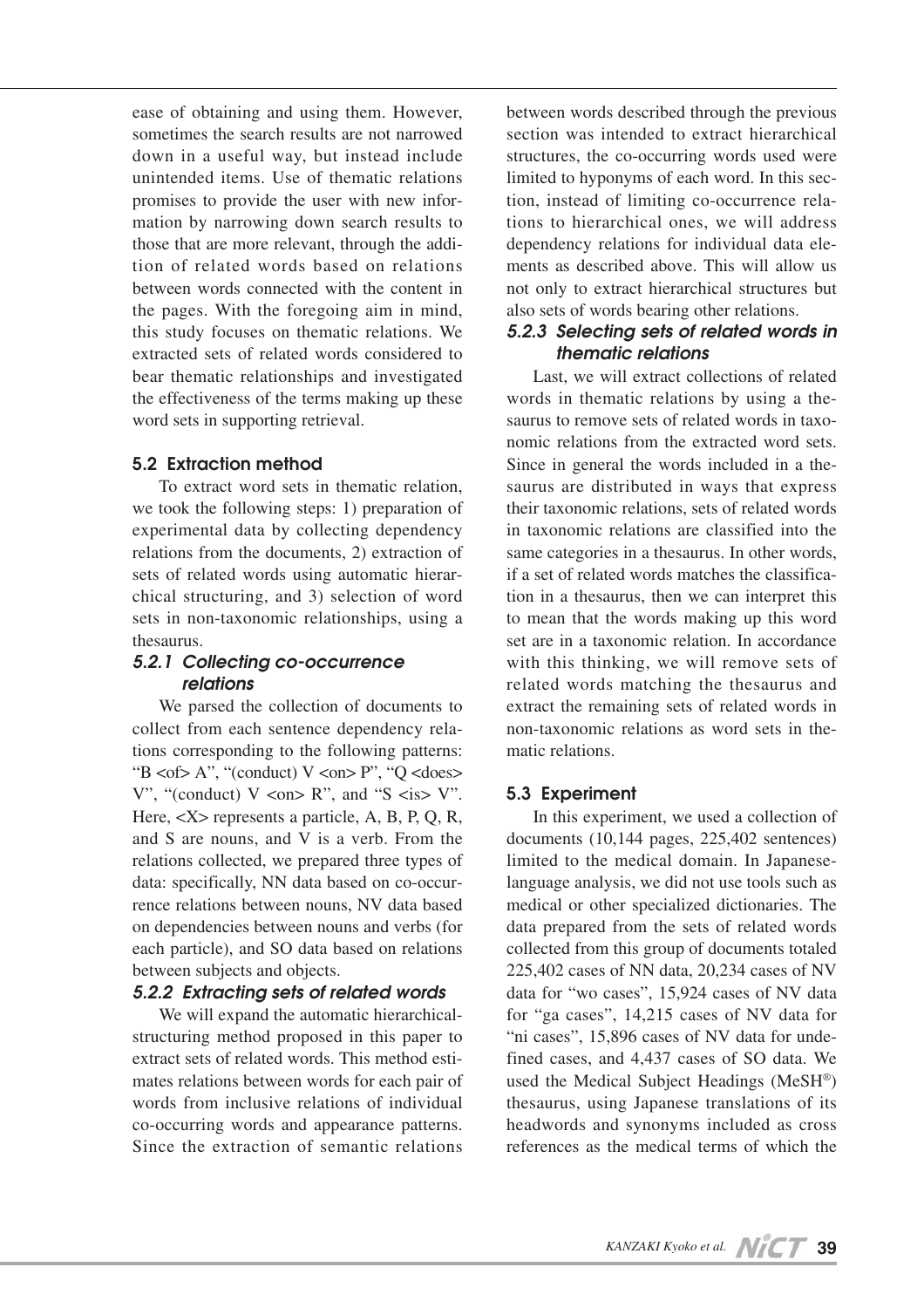extracted set of related words would consist. Of these, 2,557 words appeared in our experimental data.

Figure 2 shows some of the sets of related words extracted. Of the extracted word sets, those consisting of three or more terms were subject to the next selection process.

## **5.4 Analysis**

We used Google searches to investigate the effectiveness of the extracted sets of related words in searching — in other words, to check that search results were limited to useful web pages. We chose sets of related words consisting of terms divided into two categories so that only one term was classified into a category different from that of the other words. Of the 847 sets of related words extracted, 294 fit this description. If we depict the sets of related words subject to this investigation as  ${X_1, X_2, ..., X_n, Y}$ , the X<sub>i</sub> terms represent terms classified into the same category, while Y represents a term classified into a category different from that of the Xi terms. In this step, we created the following three types of search keywords from each of these sets of related words:

- Type 1:  $\{X_1, X_2, ..., X_n\}$ , not including Y, which was classified into a different category
- Type 2:  $\{X_1, X_2, ..., X_{k-1}, X_{k+1}, ..., X_n\}$ , not including Y or one term  $X_k$  in the same category
- Type 3:  $\{X_1, X_2, ..., X_{k-1}, X_{k+1}, ..., X_n, Y\},$ not including one term  $X_k$  in the same category

| ovary - spleen - palpation<br>neonate - patent ductus arteriosus - necrotizing enterocolitis |
|----------------------------------------------------------------------------------------------|
| secretion - gastric acid - gastric mucosa - duodenal ulcer                                   |
| skin - atopic dermatitis - herpes viruses - antiviral drugs                                  |
| skin - abdomen - cervix - cavitas oris - chest                                               |
| fatigue - uterine muscle - pregnancy toxemia                                                 |
| water - oxygen - hydrogen - hydrogen ion                                                     |
| fatigue - stress - duodenal ulcer                                                            |
| latency period - erythrocyte - hepatic cell<br>snow - school - gas                           |
| variation - death - limb                                                                     |
| hospitalist - corneal opacities - triazolam                                                  |
| cross reaction - apoptoses - injuries                                                        |
| research - survey - altered taste - rice                                                     |
| environment - state interest - water - meat - diarrhea                                       |
| rights - energy generating resources - cordia - education - deforestation                    |
|                                                                                              |

These three types are based on the keywords of Type  $2$  — i.e., the keywords input originally — . Type 1 is a set of keywords including added keywords classified into the same category as in Type 2. The added keywords are characterized by their frequencies within the documents used in this study (i.e., high or low frequency) and are terms related taxonomically to the terms in Type 2. Type 3 is a set of keywords with terms added that are in different categories from Type 2. These added terms can be considered to be in thematic — or non-taxonomical — relations with the terms in Type 2.

First of all, we will use the Google search engine's estimated number of page hits to compare search results quantitatively. Specifically, based on the number of page hits obtained using Type 2 terms, we will compare numbers of page hits obtained using Type 1 and Type 3 terms — each of which adds one term to the Type 2 terms. Figures 3 and 4 show the results of comparing numbers of page hits related to high and low frequency for each. In these figures, the horizontal axis shows the number of page hits using the base (Type 2) keywords, while the vertical axis represents the number of page hits when adding one term to the base keywords (Type 1 or Type 3). In these figures, "o" represents the number of page hits when adding a term in the same category (Type 1) and "x" represents the number of page hits when adding a term in a different category (Type 3). The diagonal line represents a hypothetical case in which adding a term to Type 2 had no effect on number of page hits.

Figure 3 shows that most x's are substantially below the diagonal line. This illustrates the tendency for the addition of non-taxonomically related terms in different categories to reduce the number of page hits, compared to the addition of high-frequency taxonomically related terms in the same category. We can therefore conclude that adding non-taxonomically related terms is effective in quantitative terms for useful page searching, and that such non-taxonomically related terms are more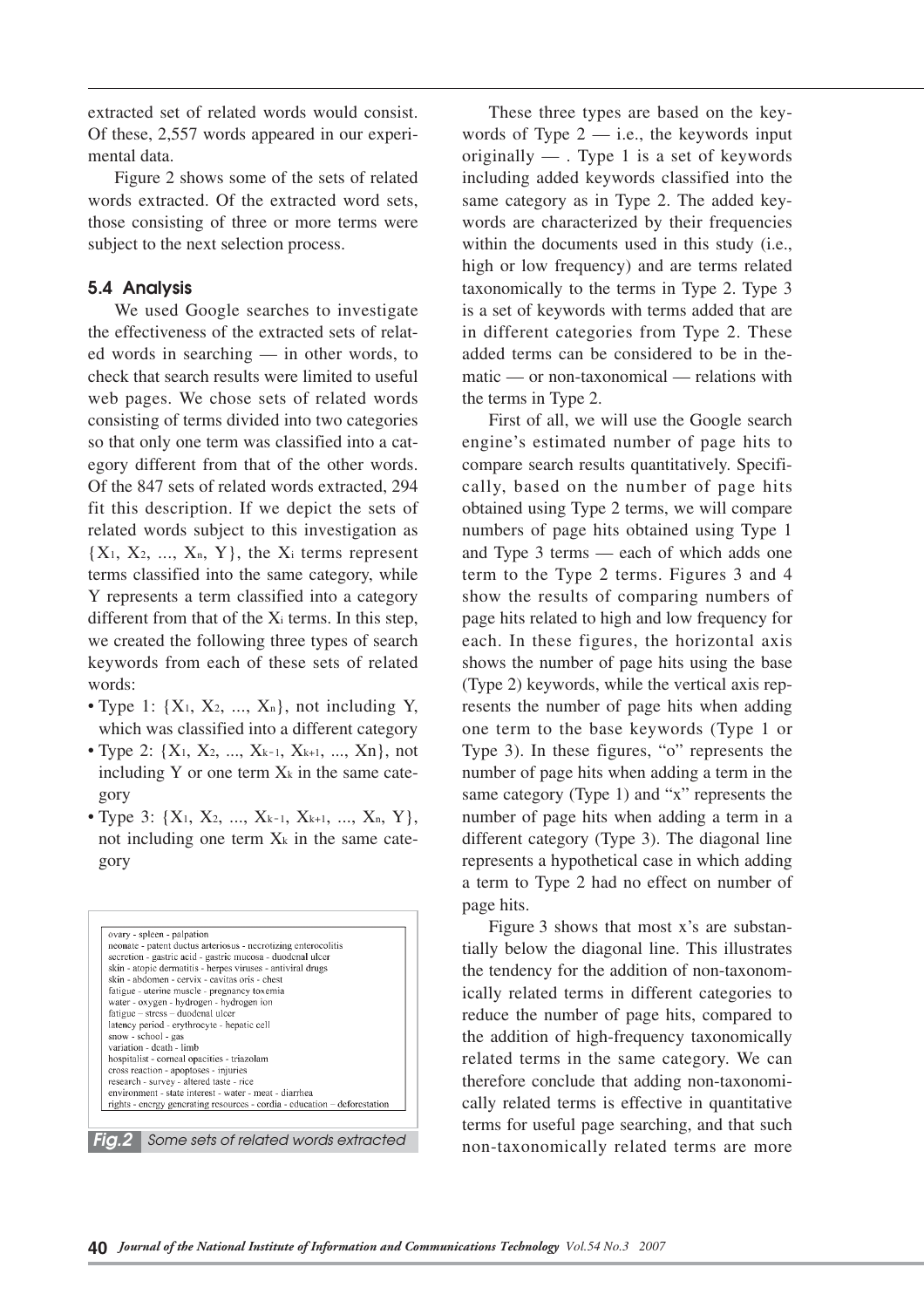

beneficial as terms than high-frequency taxonomically related terms. In contrast to Fig. 3, Fig. 4 shows that most o's are substantially below the diagonal line. A look at these groups of related words shows that in most cases the added taxonomically related terms had the lowest frequencies in their groups of related words. This illustrates the tendency for the addition of low-frequency terms to reduce the number of page hits, compared to the addition of non-taxonomically related terms. In fact, low-frequency terms are uncommonly used even on the Internet, so one could predict that the number of web pages including such terms would itself be small. For this reason, adding low-frequency terms is quantitatively effective in terms of search results, regardless of the type of relation among the terms. However, examination of the content of results when adding non-taxonomically related terms and low-frequency taxonomically related terms shows a considerable difference between the two approaches.

As one example, consider the following set of related words obtained from SO data: "latency period — erythrocyte — hepatic cell". In this example, "latency period" is a term grouped in the MeSH thesaurus under a category that is different from that of the other terms, while "hepatic cell" is a low-frequency term grouped in the same category as the remaining term, "erythrocyte". When using all of the terms making up this group of related



words as keywords (in Japanese), the top search result is a Japanese-language page whose title translates to "What is Malaria?" When using "latency period" and "erythrocyte" (Type 3), the same page is the top search result. However, when using "erythrocyte" and "hepatic cell" (Type 1), although this page was in the top-ten search results, it was not number one. As another example, consider the following set of related words obtained from NN data: "ovary — spleen — palpation". In this example, "palpation" is a term grouped in the MeSH thesaurus under a category different from that of the other terms. When using all of the terms making up this set of related words as keywords (again, in Japanese), the search results in a Japanese-language page containing the following sentence: "Conditions of the ovary and the spleen can be diagnosed using palpation". From this result, we can interpret this set of related words to bear a causal relation. These results therefore suggest that this set of related words correctly defines the user's intention, enabling retrieval of the relevant web pages.

In this experiment, terms in non-taxonomic relations to other terms were effective in limiting search results to informative pages. At the same time, in comparison with results for non-taxonomically related terms, for taxonomically related terms high-frequency terms were not quantitatively effective, and low-frequency terms did not show any qualitatively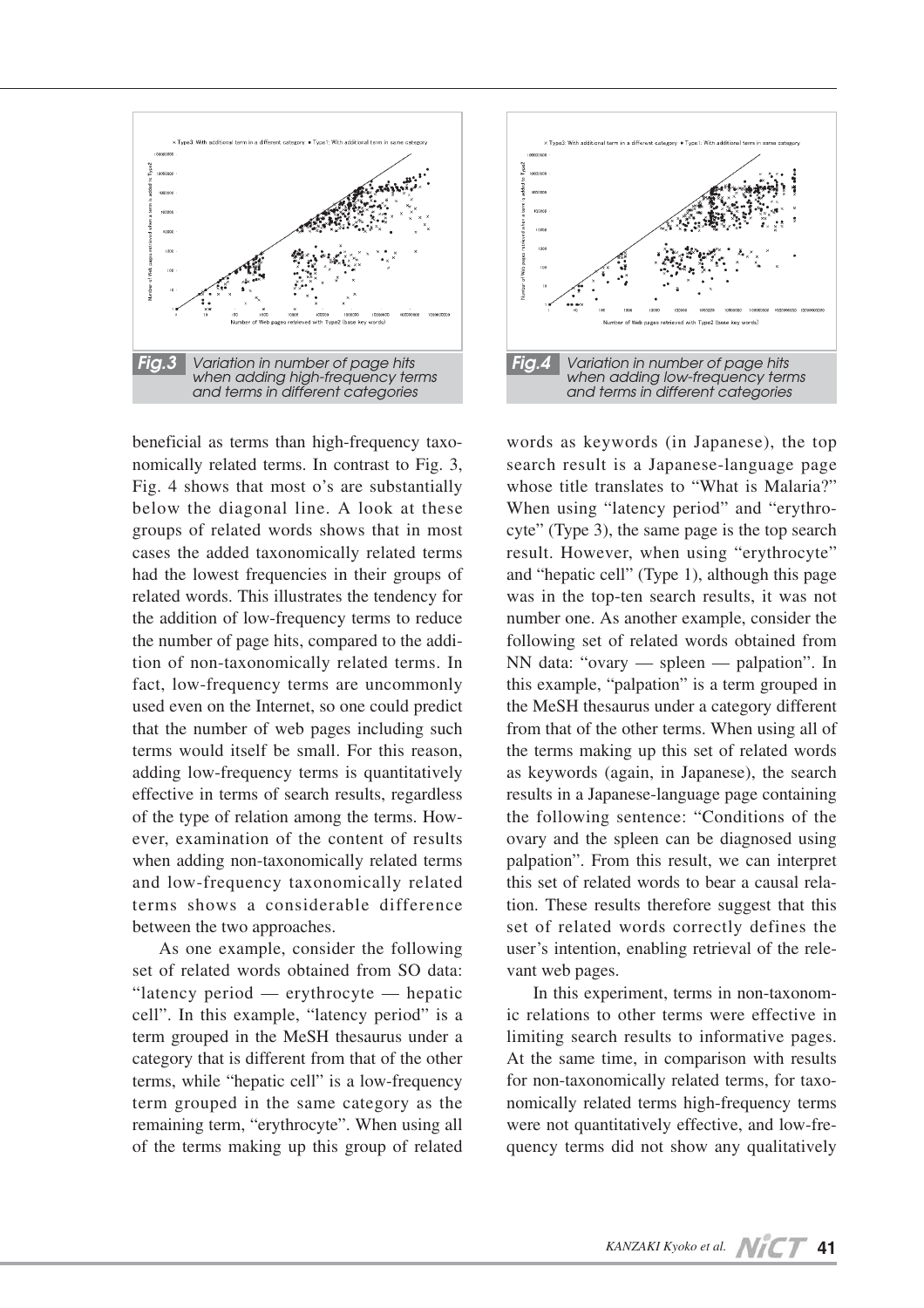significant tendencies. As an initial experiment, this study was limited to a single domain. Topics of interest for the future will include the extension of research to extract sets of related words featuring more accurate thematic relations and verifying the usefulness of sets of related words in more quantitative and qualitative ways.

## *References*

- 1 T. Kawahara, "Structure and Processing of Concept", Journal of the Japanese Society for Artificial Intelligence, Vol.16, No.3, 435-440, 2001.
- 2 Kohonen, T., "Self-organizing maps 2 nd Edition", Springer, Berlin, 1997.
- 03 K. Nemoto, "The combination of the noun with "ga-Case" and the adjective", Language research 2 for the computer, National Language Research Institute, 63-73, 1969.
- 4 T. Takahashi, "A various phase related to the part-whole relation investigated in the sentence", Studies in the Japanese language 103, The society of Japanese Linguistics, 1-16, 1975.
- 05 T. Masuoka, "Connected forms of phrases modifying their head nouns About phrases representing concrete contents of its head nouns", Yukinori Tanabe (ed), Expression of adnominal modifications in Japanese, Kuroshio, 1994.
- 06 Q. Ma, K. Kanzaki, M. Murata, K. Uchimoto, and H. Isahara, 2000. "Self-Organization Semantic Maps of Japanese Noun in Terms of Adnominal Constituents", In Proceedings of IJCNN'2000, Como, Italy, Vol.6, 91-96.
- 7 Yamamoto, E. and Umemura, K. 2002. "A Similarity Measure for estimation of One-to-Many Relationship in Corpus", Journal of Natural Language Processing, 45-75.
- 8 Scheffe H., "An analysis of variance for paired comparison". Journal of the American Statistical Association, 47, 381-400, 1952.
- 09 M. Geffet and I. Dagan, "The Distribution Inclusion Hypotheses and Lexical Entailment", Proceedings of ACL 2005, pp.107-114, 2005.
- 10 R. Girju, "Automatic Detection of Causal Relations for Question Answering", Proceedings of ACL Workshop on Multilingual summarization and question answering, pp.76-83, 2003.
- 11 R. Girju, A. Badulescu, and D. Moldovan, "Automatic Discovery of Part-Whole Relations", Computational Linguistics, 32(1), pp. 83-135, 2006.
- 12 M. A. Hearst, "Automatic Acquisition of Hyponyms from Large Text Corpora", Proceedings of Coling 92, pp.539-545, 1992.
- 13 I. Szpektor, H. Tanev, I. Dagan, and B. Coppola, "Scaling Web-based Acquisition of Entailment Relations", Proceedings of EMNLP 2004, 2004.
- 14 D. Ravichanfran and E. H. Hovy, "Learning Surface Text Patterns for A Question Answering System", Proceedings of ACL 2002, pp.41-47, 2002.
- 15 P. Pantel and M. Pennacchiotti, "Espresso: Leveraging Generic Patterns for Automatically Harvesting Semantic Relations", Proceedings of ACL 2006, pp.113-120, 2006.
- 16 E. J. Wisniewski and M. Bassok, "What makes a man similar to a tie?", Cognitive Psychology, 39, pp.208-238, 1999.
- 17 E. Yamamoto, K. Kanzaki, and H. Isahara, "Extraction of Hierarchies based on Inclusion of Co-occurring Words with Frequency Information", IJCAI 2005, pp.1166-1172, 2005.